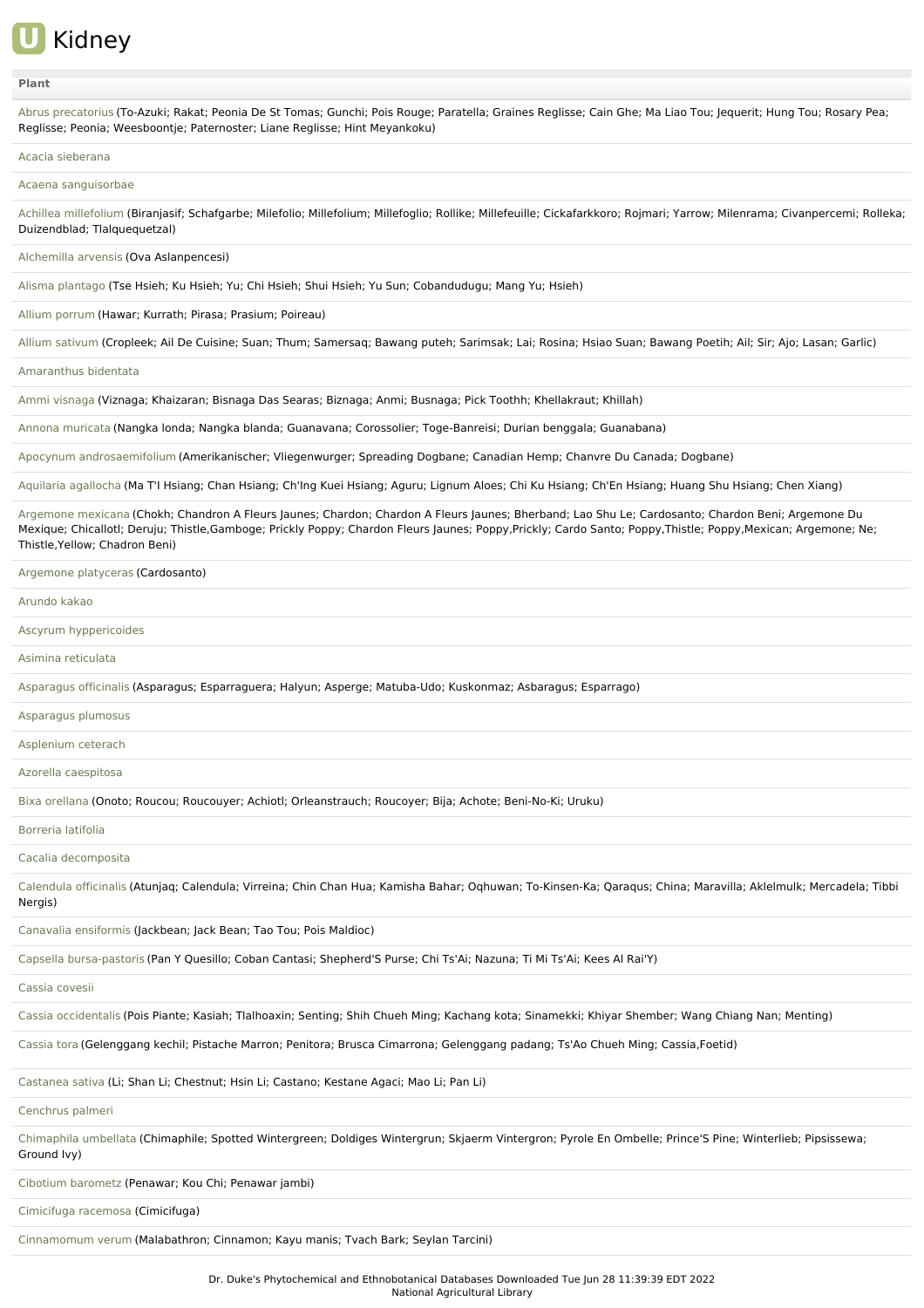| Plant                                                                                                                                                                                                                                                                                  |
|----------------------------------------------------------------------------------------------------------------------------------------------------------------------------------------------------------------------------------------------------------------------------------------|
| Cissampelos pareira (Aristoloche Lobee; Gasing-gasing; Feuille Coeur; Bejuco De Raton; Liane Patte Cheval)                                                                                                                                                                             |
| Citrullus lanatus (Hsi Kua; Han Kua; Patilla; Shuti; Qarbuz; Semongka; Water Melon; Raggi; Melon D'Eau; Watermelon; Yang Ch'l Kua)                                                                                                                                                     |
| Citrus acida (Pai Kuo Chiu)                                                                                                                                                                                                                                                            |
| Clematis vitalba (Clematide; Herbe Aux Gueux; Lienen Krut; Filbahar; Berce De L'Avierje)                                                                                                                                                                                               |
| Clerodendrum triphyllum                                                                                                                                                                                                                                                                |
| Clinopodium laevigatum                                                                                                                                                                                                                                                                 |
| Cnidium monnieri (Hui Ch'Uang; Tsao Chi; She Mi; Hsu; Sheng Tu; Ch'Iang Mi; She Ch'Uang; Ssu I; Ma Ch'Uang)                                                                                                                                                                            |
| Cochlospermum vitifolium (Rosa Imperial)                                                                                                                                                                                                                                               |
| Coffea arabica (Coffee; Cafe D'Haiti; Kia Fey; Cafeier; Cafeto; Cafe De Moka; Kahve; Cafe)                                                                                                                                                                                             |
| Coprosma australis                                                                                                                                                                                                                                                                     |
| Croton incanus                                                                                                                                                                                                                                                                         |
| Croton leucophyllus                                                                                                                                                                                                                                                                    |
| Cudrania triloba (Che; Che Ken Chiu)                                                                                                                                                                                                                                                   |
| Cupressus sempervirens (Cipreste; Cypress; Cipres; Selvi)                                                                                                                                                                                                                              |
| Curculigo orchioides (Poison Bulb)                                                                                                                                                                                                                                                     |
| Cuscuta japonica (Nenasi-Kazura)                                                                                                                                                                                                                                                       |
| Cynodon dactylon (Bermudagrass; Couchgrass; Grama; Italyan Ayrigi)                                                                                                                                                                                                                     |
| Dactyloctenium aegyptium                                                                                                                                                                                                                                                               |
| Daucus carota (Hu Lo Po; Huang Lo Po; Hawuch; Yarkuki; Djane Racene; Havuc; Hung Lo Po; Jezar; Zanahoria; Carrot; Carot; Mohrrube; Gaizar; Carotte)                                                                                                                                    |
| Desmodium cajanifolia                                                                                                                                                                                                                                                                  |
| Diospyros virginiana (Persimmon, Indian; Persimmon)                                                                                                                                                                                                                                    |
| Dipsacus japonicus (Ch'Uan Hsu Tuan; Hsu Tuan)                                                                                                                                                                                                                                         |
| Disciphania calocarpa                                                                                                                                                                                                                                                                  |
| Drynaria fortunei                                                                                                                                                                                                                                                                      |
| Eclipta prostrata (Takasaburo)                                                                                                                                                                                                                                                         |
| Ehretia tinifolia                                                                                                                                                                                                                                                                      |
| Equisetum arvense (Equiseto Menor; Wen Ching; Sugina; Kilkah Asb; At Quyroughi; Atkuyrugu; Thanab Al Khail; Cola De Caballo; Vara De Oro; Chieh Hsu Ts'Ao;<br>Horsetail; Prele)                                                                                                        |
| Equisetum bogotense (Yerba Del Platero)                                                                                                                                                                                                                                                |
| Erigeron canadensis (Canada Fleabane; Mawi Pire Otu; Thwail Ath Theeb; Kanaryaotu)                                                                                                                                                                                                     |
| Eryngium aquaticum                                                                                                                                                                                                                                                                     |
| Eryngium heterophyllum                                                                                                                                                                                                                                                                 |
| Eryngium yuccifolium                                                                                                                                                                                                                                                                   |
| Eryngium yucifolium                                                                                                                                                                                                                                                                    |
| Eucommia ulmoides (Tu Chung; Mien Ya; Mu Mien; Totyu)                                                                                                                                                                                                                                  |
| Euphorbia pekinensis (Taka-Todai; Ta Chi)                                                                                                                                                                                                                                              |
| Exacum lawii                                                                                                                                                                                                                                                                           |
| Eysenhardtia adenostylis                                                                                                                                                                                                                                                               |
| Eysenhardtia polystachya                                                                                                                                                                                                                                                               |
| Eysenhardtia texana                                                                                                                                                                                                                                                                    |
| Fabiana imbricata (Fabiana; Fabiane; Pichi; Pichi Herb; Pichikraut; Fabianakruid)                                                                                                                                                                                                      |
| Foeniculum vulgare (Hui Hsiang Chiu; Shih Lo; Hinojo; Fennel; Shamar; Shbint; Rezene; Comino; Raziyane; Tzu Mu Lo; Hsiao Hui Hsiang; L'Anis; Tzu Mo; La Nuit;<br>Finocchio Forte; Karasu-Uikyo; Adas landi; Uikyo; Adas pedas; Adas londa; Anis Vert; Anis; Kaneer Razbana; Ama-Uikyo) |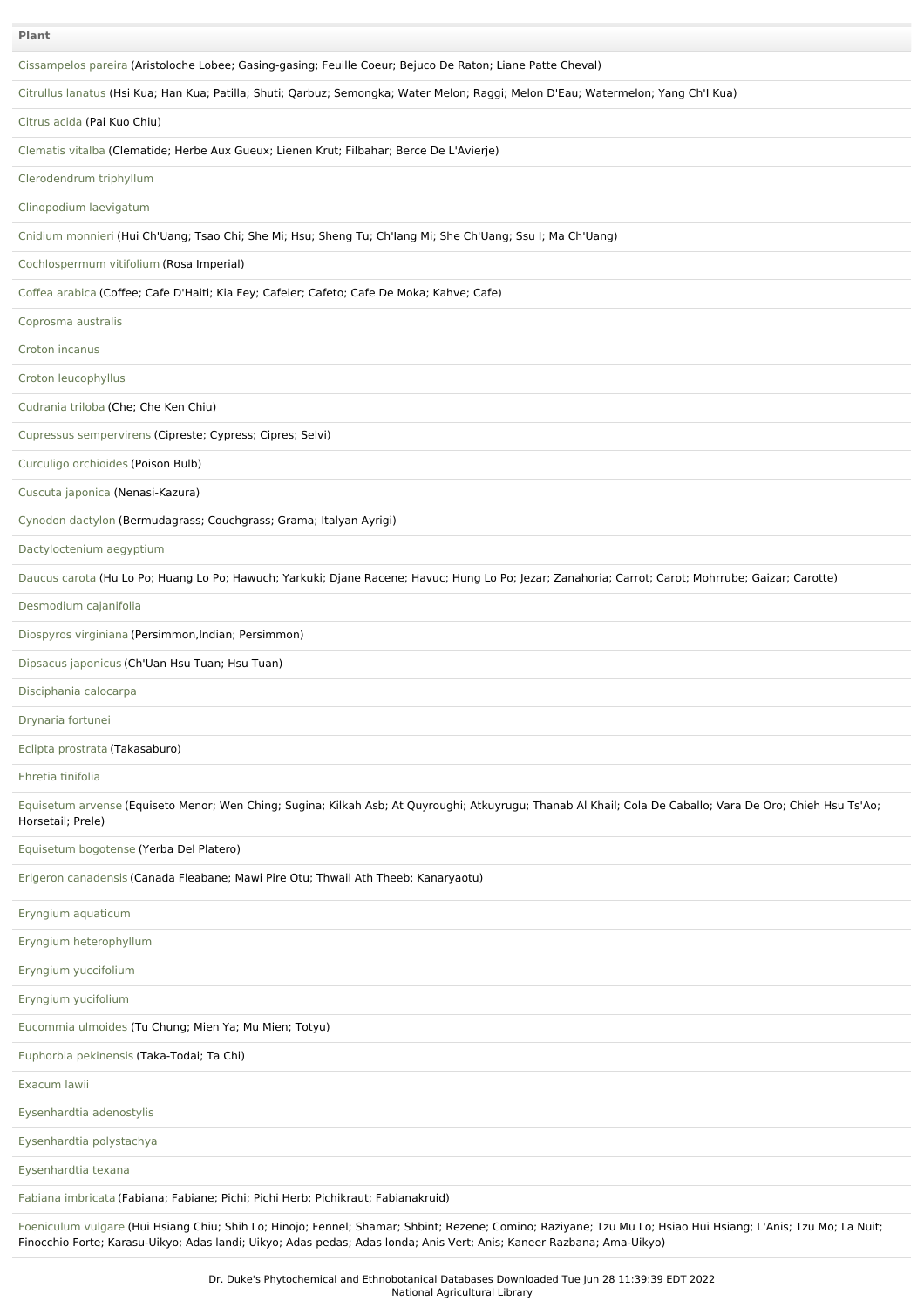| Plant                                                                                                                                                                                                                                                      |
|------------------------------------------------------------------------------------------------------------------------------------------------------------------------------------------------------------------------------------------------------------|
|                                                                                                                                                                                                                                                            |
| Fragaria virginiana (Virginia Strawberry)                                                                                                                                                                                                                  |
| Gardenia jasminoides (Kuti-Nasi; Ko-Kuti-Nasi; Zhi Zi)                                                                                                                                                                                                     |
| Glechoma hederaceum                                                                                                                                                                                                                                        |
| Glehnia littoralis (Hama-Bohu)                                                                                                                                                                                                                             |
| Glycine hispida (Pai Tou)                                                                                                                                                                                                                                  |
| Grindelia squarrosa (Grindelia; Nebari-Oguruma)                                                                                                                                                                                                            |
| Guazuma ulmifolia (Guacima; Guacima Cimarrona; Bois D'Orme; Guazuma; Bois De Hetre; Bois D'Homme; Orme D'Amerique)                                                                                                                                         |
| Gunnera perpensa                                                                                                                                                                                                                                           |
| Gynura sarmentosa                                                                                                                                                                                                                                          |
| Haplopappus fremontii                                                                                                                                                                                                                                      |
| <b>Hibiscus furcatus</b>                                                                                                                                                                                                                                   |
| Hydrangea arborescens (Sevenbarks; Wilde Hydrangea; Hydrangea; Hydrangea Sauvage)                                                                                                                                                                          |
| Hydrocotyle umbellata                                                                                                                                                                                                                                      |
| Hymenaea courbaril (Courbaril; Pois Confiture; Gomme Animee; Algarroba)                                                                                                                                                                                    |
| Hypericum perforatum (Hiperico; St John'Swort; Binbirdelikotu)                                                                                                                                                                                             |
| Hyssopus officinalis (Hastipippili; Hisopo; Yanagi-Hakka; Curdukotu; Hyssop)                                                                                                                                                                               |
| Ipomoea batatas (Patate; Patate Des Jardins; Satuma-Imo; Kan Shu Chiu; Patate Douce; Camote; Sarilici Patates; Kan Shu; Keladi; Batata Hilwah; Batata Doce;<br>Shan Yu; Batata; Shu Yu)                                                                    |
| Ipomoea stans                                                                                                                                                                                                                                              |
| Jatropha urens (Nettle, White; Queimadeira)                                                                                                                                                                                                                |
| Juglans regia (Qoz; Ch'lang T'Ao; Hei T'Ao; Hu Tao; Hu T'Ao; Joz; Jawiz; Nogal; Ceviz Agaci; Guz)                                                                                                                                                          |
| Juglans sieboldiana (Shan Hu T'Ao)                                                                                                                                                                                                                         |
| Juniperus communis (Yoshu-Nezu; A'Ra'R A'Di; Juniper; Ardic; Enebro; Ardij Aghaji; Havrest)                                                                                                                                                                |
| Juniperus horizontalis (Cedar)                                                                                                                                                                                                                             |
| Kigelia africana                                                                                                                                                                                                                                           |
| Krameria ixina                                                                                                                                                                                                                                             |
| Lagenandra ovata                                                                                                                                                                                                                                           |
| Lamium album (Ortiga Muerta; Deadnettle; Hsu Tuan; Beyaz Ballibaba)                                                                                                                                                                                        |
| Lespedeza cuneata                                                                                                                                                                                                                                          |
| Lithospermum officinale (Common Gromwell; Tzu Ts'Ao; Ya Hsien Ts'Ao; Tzu Tan; Taskesenotu; Habb Al Qalb; Murasaki; Ti Hsueh; Mijo De Sol)                                                                                                                  |
| Lycium chinense (Hsien Jen Chang; Ti Ku P'I; Kou Chi; T'len Ts'Ai; Kou Chi Chiu; Kuko; Kou Chi Chien; Yang Ju)                                                                                                                                             |
| Mahonia repens (Oregongrape)                                                                                                                                                                                                                               |
| Marah oregana                                                                                                                                                                                                                                              |
| Marrubium vulgare (Marrubio; Hoarhound; Hashishat Al Kalib; Niga-Hakka; Horehound; Qutainah; Itsinegiotu)                                                                                                                                                  |
| Momordica charantia (Sorossies; Lai P'U T'Ao; Chin Li Chih; Ejinrin; Melao De Sao Caetano; Balsampear; Salsamino; Peria; Kerela; Peria laut; Periok; A'Jayib Al<br>Maasi; Assorossie; Gule Khandan; Balsam Apple; Sorossi; Sorci; K'U Kua; Sorossie; Pare) |
| Morinda citrifolia (Bengkudu; Bois Douleur; Kemudu; Mengkudu; Douleur; Mekudu; Kudu; Fromagier; Pache; Pina De Puerco; Mengkudu besar)                                                                                                                     |
| Morus bombycis (Yama-Guwa)                                                                                                                                                                                                                                 |
| Murraya koenigii                                                                                                                                                                                                                                           |
| Mussaenda raiatensis                                                                                                                                                                                                                                       |
| Nasturtium officinale (Cress; Berro; Suteresi; Habb Ar Rashad; Cresson De Fontaines; Water Cresses; Cresson Du Pays; Cresson D'Eau; Cresson Des Jardins; Hurf Al<br>May; Watercress; Cresson; Berros; Nasturtium)                                          |

Ocimum [basilicum](file:///phytochem/ethnoPlants/show/527) (Chahchabram; Me-Boki; Basilic; Basilicon; Selaseh jantan; Albahaca; Selasih; Selaseh; Hsiang Ts'Ai; I Tzu Ts'Ao; Ai K'Ang; Raihana; Selaseh hitam; Feslegen; Lo Le; Rainan; Raihan Al Malik; Basil; Chiu Ts'Eng T'A)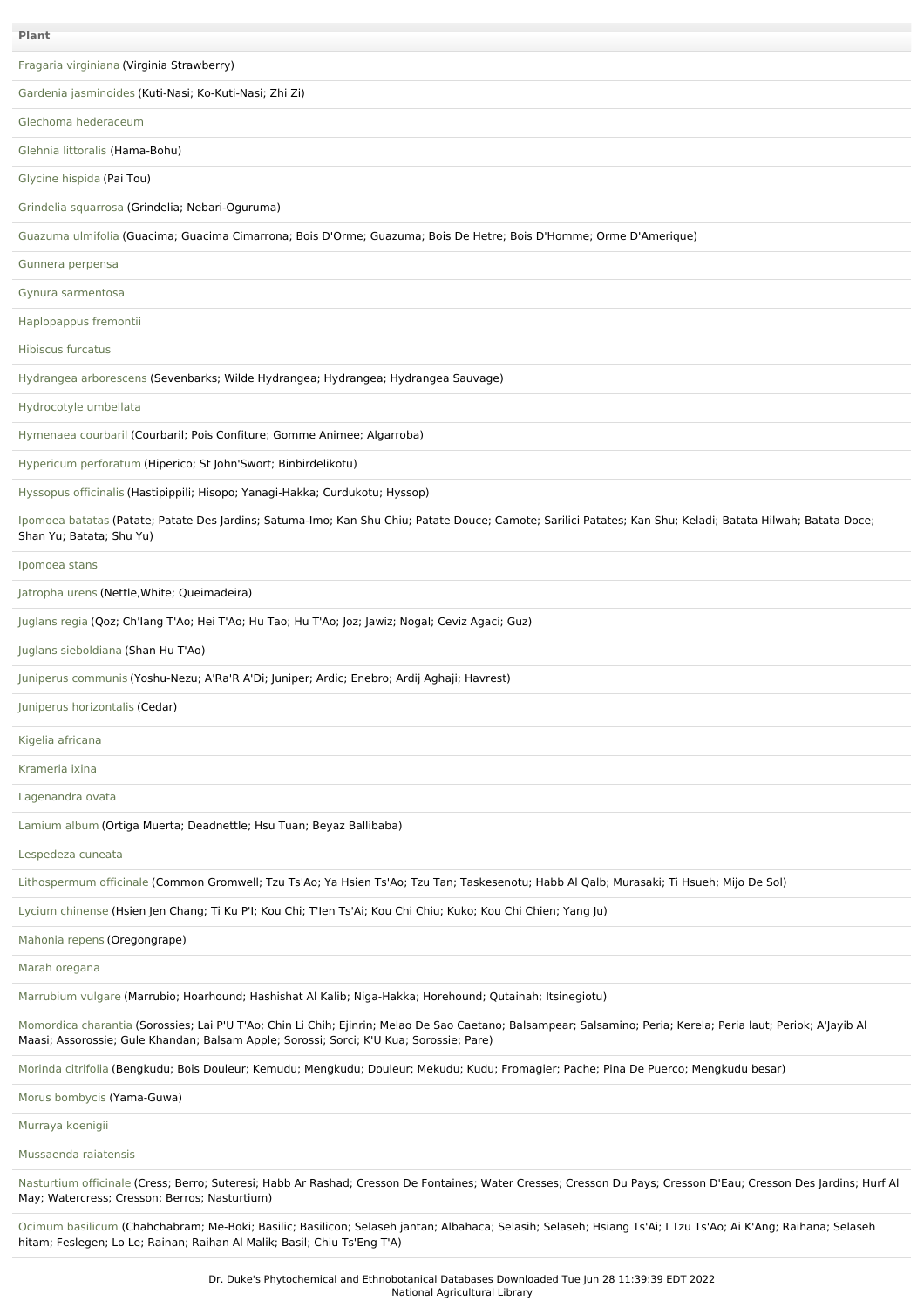|  | г |  |
|--|---|--|
|  |   |  |

[Ophiopogon](file:///phytochem/ethnoPlants/show/7735) japonicum

Opuntia [ficus-indica](file:///phytochem/ethnoPlants/show/4038) (Pricklypear; Hsien Jen Chang; Penca; Tuna; Raquette; Figuier D'Inde; Nopal)

[Orobanche](file:///phytochem/ethnoPlants/show/6612) sp (Rape,English)

[Orthosiphon](file:///phytochem/ethnoPlants/show/3678) aristatus

[Orthosiphon](file:///phytochem/ethnoPlants/show/4054) spiralis

[Orthosiphon](file:///phytochem/ethnoPlants/show/3680) stamineus (Java Tea; East Indian Kidney Tree; Kumis Kutjing; Kumisu-Kutin(Neko-No-Hige); Barbiflora)

Panax [schinseng](file:///phytochem/ethnoPlants/show/743) (Shin Seng; Mandragore Coreenne; Ginseng; Jen Shen; Schin Seng)

[Peperomia](file:///phytochem/ethnoPlants/show/7947) reflexa

[Petroselinum](file:///phytochem/ethnoPlants/show/212) crispum (Persil Vert; Persil; Perejil; Parsley; Maydanoz)

[Phyllanthus](file:///phytochem/ethnoPlants/show/958) niruri (Meniran; Dukong anak (Child pick-a-back; Rami buah; Quinina Criolla; Derriere-Dos; Tamalaka; Turi hutan; Feuilles La Fievre; Derriere Dos; Memeniran; Des Dos)

[Phyllanthus](file:///phytochem/ethnoPlants/show/7948) rosellus

[Phytolacca](file:///phytochem/ethnoPlants/show/92) esculenta (Yosyu-Yama-Gobo; Yama-Gobo)

Picea [mariana](file:///phytochem/ethnoPlants/show/6547)

Picea [sitchnsis](file:///phytochem/ethnoPlants/show/270)

[Pimpinella](file:///phytochem/ethnoPlants/show/1765) anisum (Anason; Anasur; Huei Hsiang; Raziyana; Pa Yueh Chu; Huai Hsiang; Anise; Anisun; Anisu; Anis; Jintan mantis)

Pinus [palustris](file:///phytochem/ethnoPlants/show/2242) (Longleaf Pine; Sarala)

Piper [cubeba](file:///phytochem/ethnoPlants/show/2248) (Cubeb; Chabai berekur; Kemekus; Temoekoes; Kubabe; Lada ekur; Chabai ekur; Temekus)

Piper [excelsum](file:///phytochem/ethnoPlants/show/962)

Piper [longum](file:///phytochem/ethnoPlants/show/759) (Long Pepper; Pi P'O Mu; Pepper,Long; Uzun Biber; Pi Po)

Piper [methystichum](file:///phytochem/ethnoPlants/show/459) (Kava)

Piper [umbellatum](file:///phytochem/ethnoPlants/show/843) (Caisemon; Bumbu; Segumbar urat; Lemba; Dombo; Bumbo)

[Pithecellobium](file:///phytochem/ethnoPlants/show/3139) unguis-cati

[Pityrogramma](file:///phytochem/ethnoPlants/show/1414) calomelanos

[Plantago](file:///phytochem/ethnoPlants/show/534) asiatica (Oba-Ko)

[Plantago](file:///phytochem/ethnoPlants/show/535) major (Sembung otot; Gechi Qulaghi; Meloh kiloh; Ekur anjing (Dog tail); Arnoglossa; Sangkuwah; Oba-Ko; Wegerlich; Lisan Al Hamal; Daum sejumbok; Ch'E Ch'Ien; Otot ototan; Suri pandak; Llanten; Llanten Mayor; Buyuk Sinirliot; Sangkubah; Sei Ohr Re; Plantain; Tarkuz; Bazir Dam Bil; Sangka buwah)

[Plantago](file:///phytochem/ethnoPlants/show/1377) ovata (Gechi Qulaghi; Riblah; Zibad)

[Pleurophora](file:///phytochem/ethnoPlants/show/12200) pungens

Polygonum [amplexicaule](file:///phytochem/ethnoPlants/show/12946)

[Polygonum](file:///phytochem/ethnoPlants/show/1777) aviculare (Pien Hsu; Nana Shwana; Habbat Al Rae'Y; Hemero Tea; T'leh Sien Ts'Ao; Asa Al Rae'Y; Miti-Yanagi; Knowgrass; Kus Karabugdayi; Knotweed; Centinodia)

[Polygonum](file:///phytochem/ethnoPlants/show/2683) hydropiper (Daun senahun; Subiberi; Smartweed; Pweve D'Ewe; Pimienta Acuatica; Yanagi-Tade)

Polygonum [multiflorum](file:///phytochem/ethnoPlants/show/1530) (She Chien Ts'Ao; Turu-Dokudami; Ho Chou Wu; Ho Shou Wu)

[Polypodium](file:///phytochem/ethnoPlants/show/7629) barometz (Scythian Lamb; Kou Chi)

[Polypodium](file:///phytochem/ethnoPlants/show/5903) maritimum

[Pomaderris](file:///phytochem/ethnoPlants/show/2853) elliptica (Kumarahou)

Populus [balsamifera](file:///phytochem/ethnoPlants/show/3151) (Tz'U T'Ung; Balm Of Gilead; Tacamahaca; Hai T'Ung; Balsam Poplar)

[Portulaca](file:///phytochem/ethnoPlants/show/1162) oleracea (Porcelana; Suberi-Hiyu; Coupier; Purslane; Ma Ch'lh Hsien; Verdolaga; Pourpier Commun; Beldroega; Parpinah; Perpine; Berbin; Semizotu; Krokot; Pourpier; Ancharupa; Gelang pasir; Coupe-Pied)

Portulaca [quadrifida](file:///phytochem/ethnoPlants/show/101) (Kremi; Rumput segan; Memaniran puteh; Purslane; Rebha leoka)

[Potentilla](file:///phytochem/ethnoPlants/show/2712) anserina (Gumusu Besparmak; Silberweed; Genserich; Tansy,Wild; Yerba Plateada)

[Potentilla](file:///phytochem/ethnoPlants/show/3157) fruticosa (Bush Cinquefoil)

Psoralea [corylifolia](file:///phytochem/ethnoPlants/show/978) (Cot Chu; P'O Ku Chih; Ku Tzu; Pha Cot Chi; Pu Ku Chih)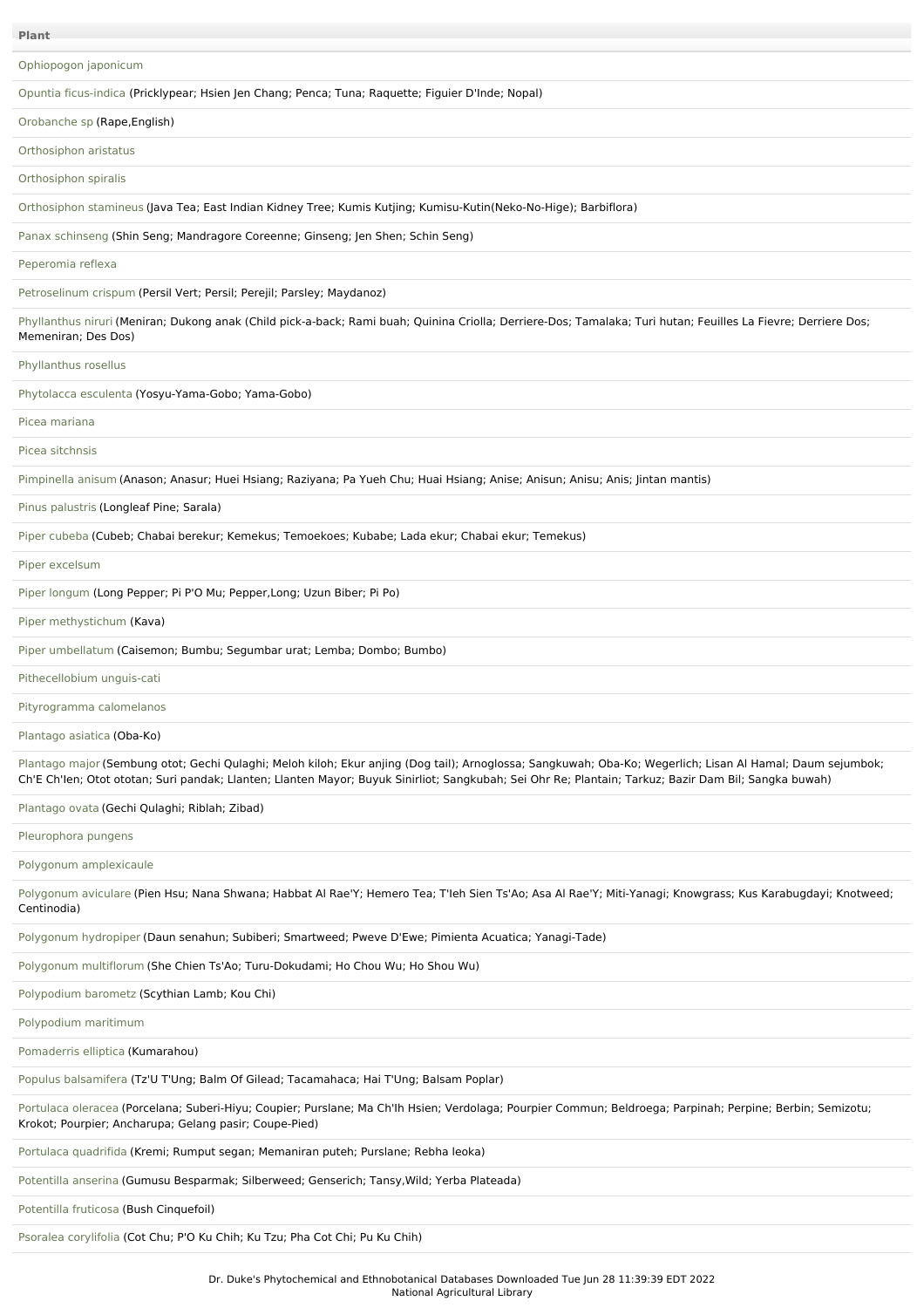Psoralea [pubescens](file:///phytochem/ethnoPlants/show/12201) [Pterocarpus](file:///phytochem/ethnoPlants/show/7949) pallidus (Vleugelvruchtboom) Puya [gummifera](file:///phytochem/ethnoPlants/show/7950) [Randia](file:///phytochem/ethnoPlants/show/7951) cinerea Randia [echinocarpa](file:///phytochem/ethnoPlants/show/6033) [Ranunculus](file:///phytochem/ethnoPlants/show/6288) scleratus (Shih Lung Jui; Crowfoot,Acrid; Shui Chin; Cloffing; Ti Shen; K'U Chin) [Rehmannia](file:///phytochem/ethnoPlants/show/1328) glutinosa (Ti Huang Chiu; Ti Huang; Shu Ti Huang; Akaya-Zio; Sheng Di; Kaikei-Zio; Sheng Ti Huang) [Rhododendron](file:///phytochem/ethnoPlants/show/2585) fortunei (Yeh P'I P'A) Rhus [aromatica](file:///phytochem/ethnoPlants/show/2262) (Kokulu Sumak Agaci; Fragrant Sumach) Ribes [americanum](file:///phytochem/ethnoPlants/show/7952) Rosa [laevigata](file:///phytochem/ethnoPlants/show/3192) (Chin Ying Tsu; Naniwa-Ibara) Rubia [tinctorum](file:///phytochem/ethnoPlants/show/2482) (Madder; Boyacikoku; Rubia; Seiyo-Akane) [Rudbeckia](file:///phytochem/ethnoPlants/show/3872) laciniata (Cone Flower) Salmalia [malabarica](file:///phytochem/ethnoPlants/show/3199) (Mu Mien Shu) Salvia [coccinea](file:///phytochem/ethnoPlants/show/7953) Salvia [macrophylla](file:///phytochem/ethnoPlants/show/7954) Sapindus [saponaria](file:///phytochem/ethnoPlants/show/3204) (Bois Savonette; Jaboncill) [Sarracenia](file:///phytochem/ethnoPlants/show/7955) flava (Pitchrplant) [Sassafras](file:///phytochem/ethnoPlants/show/1341) albidum (Sassafras; Sasafras) Scaphium [scaphigerum](file:///phytochem/ethnoPlants/show/3683) (An Nan Tzu; P'Ang Ta Hai; Ta Hai Tzu; Ta T'Ung Kuo) [Schkuhria](file:///phytochem/ethnoPlants/show/8098) pinnata [Scoparia](file:///phytochem/ethnoPlants/show/539) dulcis (Teh makao (Macao tea); Mastuerzo; Pokok delis; Cancharagua; Pokok kelambu (Gray plant); Ginje jepun; Bunyiga; Balai Doux; Ginje menir; Cha padang (Opening tea)) Selaginella [lepidophylla](file:///phytochem/ethnoPlants/show/3441) Selinum [monnieri](file:///phytochem/ethnoPlants/show/2597) (Ha Ma Ze Ri) [Senecio](file:///phytochem/ethnoPlants/show/1812) aureus (Amerikan Kanaryaotu; Squawweed; Golden Ragwort; Liferoot) Senecio [bellidifolius](file:///phytochem/ethnoPlants/show/3684) (Chucaca) [Sesamum](file:///phytochem/ethnoPlants/show/264) indicum (Bijan; Ajonjoli; Tila; Jijiri; Sesame; Goma; Hei Yu Ma; Lenga; Pai Yu Ma; Ooli; Haholi; Wijen; Kundij; Simsim; Jungeoline; Kunji; Susam; Ch'Ing Jang; Hoholi; Jojoli; Ma K'U Ping; Hu Ma) [Setaria](file:///phytochem/ethnoPlants/show/3685) viridis (Su; Hsien Su; Hsiao Mi) Smilax [aristolochiaefolia](file:///phytochem/ethnoPlants/show/4343) (Sarsaparilla) Smilax [moranensis](file:///phytochem/ethnoPlants/show/7956) Solanum [mammosum](file:///phytochem/ethnoPlants/show/3494) (Berenjena De Gallina; Tetin Jeune Fille; Tentation Neg'Sotte; Pichichio; Berenja De Teta; Morelle Molle; Tete Jeune Fille; Calabacita; Amourette Batarde; Terong susu (Nipple eggplant); Pomme D'Amour; Pomme Zombi) Solanum [melongena](file:///phytochem/ethnoPlants/show/389) (Aubergine; Terong manis (Sweet eggplant); Melongene; K'Un Lun Kua; Berengene; Ch'Ieh Ken; Berengine; Enchong; Baingan; Eggplant; Terong hijau (Green eggplant); Strychnos Kepaios; Nasu; Berenjena; Terong ungu (Purple eggplant); Beregene; Berengena; Lo Su; Ch'Ieh; Nasubi; Belinjele) [Solanum](file:///phytochem/ethnoPlants/show/996) nigrum (Long Kui; T'Ien P'Ao Ts'Ao; Lanman Noir; Hierba Mora; Lanment; E'Nab Adh Dhib; Lung K'Uei; E'Nab Ath Tha'Lab; Yerba Mora; Terong meranti; Gurkamai; Enab Ez Zhib; Solatro Nero; Nightshade,Black; Lao Ya Yen Ching Ts'Ao; T'Ien Ch'Ieh Tzu; Lanman; L'Homme; Morelle Noire; Alaman; Morelle Noir; Inu-Hozuki; Ranti; Black Nightshade; Morete; Ituzumu; Manman Lanman) [Solanum](file:///phytochem/ethnoPlants/show/7957) nodum Spathodea [campanulata](file:///phytochem/ethnoPlants/show/464) [Spergularia](file:///phytochem/ethnoPlants/show/3687) rubra (Red Sandwort; Arenaria Roja; U'Shba Hamra) **Plant**

Stachys [officinalis](file:///phytochem/ethnoPlants/show/3689) (Betonica; Betoniye; Bishopwort; Bathenien; Betony)

[Symplocos](file:///phytochem/ethnoPlants/show/9609) tinctoria (Horse Sugar)